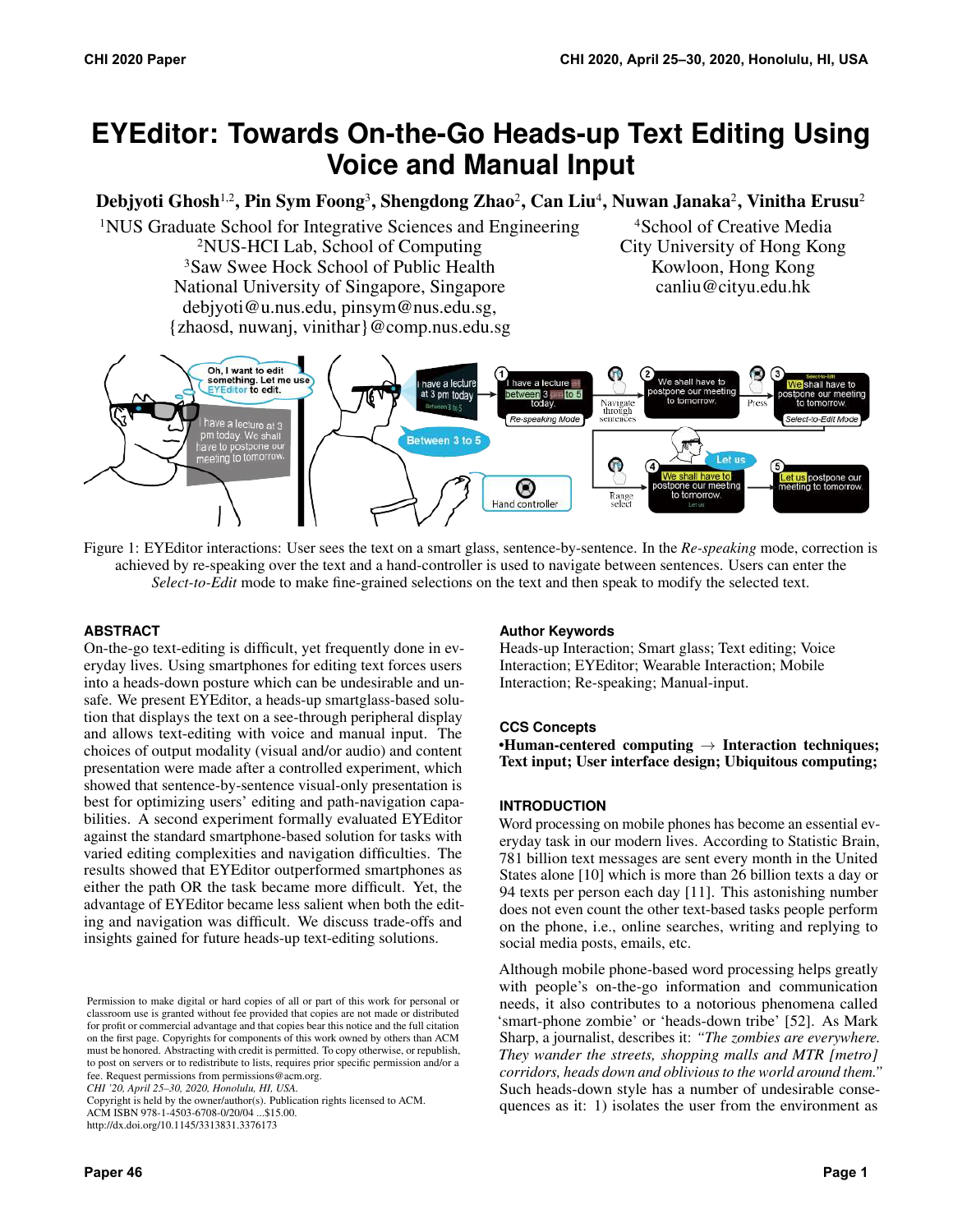the user cannot actively observe the environment and the people around them [\[33\]](#page-11-0); 2) text entry on the phone requires a significant amount of dedicated attention and precise motor movements, and imposes high visual, temporal, and physical demands on the user [\[32,](#page-11-1) [41\]](#page-11-2); and 3) forces the user into an awkward posture, which twists the spine [\[44\]](#page-11-3) and leads to unwarranted exertion of the hand muscles; these can cause significant health problems in the long run [\[25,](#page-11-4) [21,](#page-10-2) [44\]](#page-11-3). Despite these serious problems, it is difficult to deny the strong information and communication needs that people have on the go [\[35\]](#page-11-5). Hence, it is necessary to work out alternative solutions that can enable users to perform text-based tasks, albeit avoiding the discussed problems.

One potential solution to alleviate the above problems is to perform word processing tasks on smart glasses with transparent heads-up displays — systems that allow users to access digital information in real-time while simultaneously being present in the physical world [\[34,](#page-11-6) [15\]](#page-10-3). In that, smart glasses allow heads-up interaction with faster attention switching between the digital display and the visual surrounding. However, due to the lack of input mechanisms, word processing on smart glasses is more difficult than on the phone [\[36\]](#page-11-7). Past research has explored text-entry mechanisms on smart glasses that typically allow typing text on a small touch panel on the side of the glasses and require the user's hand to be held-up to enter the text. Although some of these methods achieved relatively fast typing speeds of up to 25 wpm [\[65\]](#page-12-1), using them still imposes significant visual, temporal and physical demands. Voice input can potentially solve this problem, as it is hands-free, natural to use, and have demonstrated input speeds that are 3 to 5 times that of touch-based input [\[47,](#page-11-8) [4\]](#page-10-4). Yet, while voice is convenient for generating text, it is difficult to edit text with voice. Editing requires spatial referencing to delimit *where* and *how much* of the text needs to be changed. These operations are difficult to perform using voice alone [\[4\]](#page-10-4).

In this paper, to overcome some of the previously mentioned problems, we propose an on-the-go heads-up text editing solution, EYEditor, which allows editing text on a smart glass. We focus on text-editing as the scope of our investigation because: 1) it is more complex and demanding than text entry due to the increased number of constraints involved in error detection, localization and correction; 2) it is an essential component of word processing, as without it, a text entry method is less useful for serious use and yet, text editing on smart glasses is under-explored.

EYEditor adopts a hybrid approach of voice and manual input. Voice is used to modify the text content, while manual input through a wearable ring-mouse is used for text navigation and selection. Text content is rendered visually on the smart glass screen with a sentence-by-sentence presentation. This design choice is determined by a controlled study comparing three combinations of audio and/or visual output with the visual rendering done in two different presentations: sentence-bysentence and block text display.

To test the feasibility, desirability, and viability of EYEditor on the go, we conducted a second study comparing it with the status-quo smartphone-based text editing technique. Participants used both our system and the phone to perform simple and difficult correction tasks while walking on three different path-types. Results showed that EYEditor offered significant benefits over the phone as the task OR the path difficulty increased — participants could correct text significantly faster while maintaining a higher average walking speed when using EYEditor. However, this performance gain over the phone narrowed when both the path AND the task demanded high visual attention, where participants faced challenges with both the techniques.

Our contribution is threefold: (1) design of EYEditor, a system to facilitate on-the-go text-editing on a heads-up display; (2) a quantitative evaluation of output modalities on the smart glass and an in-depth understanding of how each affects the user's text-correction and path-navigation abilities on the go; and (3) a comparative evaluation of our proposed technique against the smartphone baseline, based on which we discuss the trade-offs and insights gained to inspire the design of future on-the-go, heads-up text-editing solutions.

### **RELATED WORK**

There are three broad areas that our work relates to:

### **Smart glasses as an emergent platform**

Smart glasses have emerged as an important platform to interact with digital content on the go, due to their unobtrusiveness and affordance of maintaining direct visual contact with the physical surrounding [\[5,](#page-10-5) [39\]](#page-11-9). To further promote its adoption, research needs to invest in uncovering the potentials that smart glasses bring as a new paradigm of interaction. Rauschnabel et al. [\[46\]](#page-11-10) theorised that adoption of smart glasses would be dependent upon at least one of three factors: 1) *Effectance*: what value does it bring in making one's life more efficient? 2) *Hedonic*: its use in providing fun and entertainment; and 3) *Social*: To what degree can it maintain or foster social interactions and relationships. Much research has been done to boost the effectance of smart glasses. They have been used in industrial applications [\[38,](#page-11-11) [31,](#page-11-12) [62\]](#page-12-2), outdoor training [\[58,](#page-12-3) [57\]](#page-12-4), touring applications [\[16,](#page-10-6) [7\]](#page-10-7), clinical and surgical applications [\[1,](#page-9-0) [40\]](#page-11-13), education [\[28\]](#page-11-14), product development and logistics [\[46\]](#page-11-10). In this paper, we focus on an under-explored use case of smart glasses — text editing: to support this task on the go while maintaining awareness of the path and surroundings.

### **Text interaction on smart glasses**

Research on text entry mechanisms with smart glasses have offered many techniques to work around the limited interaction possibilities of the small screen and absence of keyboards. Strategies have included touchpad [\[19,](#page-10-8) [66\]](#page-12-5), mid-air [\[3,](#page-10-9) [18,](#page-10-10) [20,](#page-10-11) [24\]](#page-10-12), hand [\[54,](#page-12-6) [9,](#page-10-13) [2,](#page-10-14) [50\]](#page-12-7), wrist, palm[\[61\]](#page-12-8) and finger-based input mechanisms [\[6,](#page-10-15) [64\]](#page-12-9). More visual strategies include dwell-free techniques [\[27\]](#page-11-15), and techniques that replace dwell operations with movement of the eye-pointer [\[29,](#page-11-16) [49\]](#page-12-10). Additionally, headbased text entry has been shown to achieve relatively high input rates of  $\approx$ 25 WPM [\[65\]](#page-12-1). However these systems have not been tested in on-the-go scenarios and it is unclear if the interaction burden the systems impose is too high for on-thego scenarios. Additionally, text entry is a different task from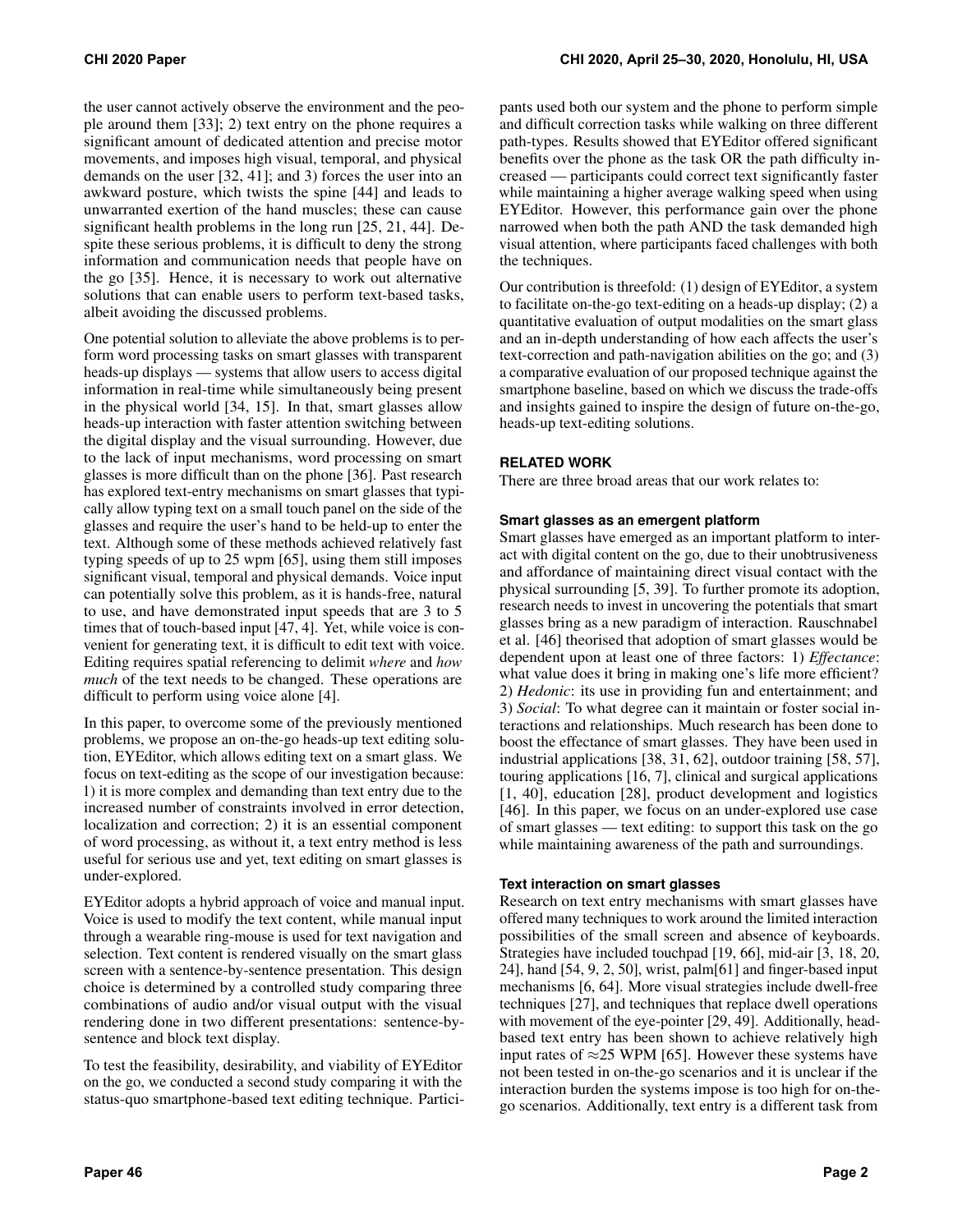text editing, as the latter calls on other cognitive functions for error detection, localization and correction.

For text output, previous work has explored text content presentation that optimizes users' reading experience on the go. Vadas et al. [\[59\]](#page-12-11) compared visual and auditory displays for text comprehension on the go and found that audio output was more suitable for path-navigation. Also, text comprehension with audio output was at par with visual output. Rzayev et al. [\[48\]](#page-12-12) explored the effect of two presentation types on text comprehension while walking: Rapid Serial Visual Presentation (RSVP) and line-by-line scrolling (3 words per line). They found that line-by-line scrolling yields higher comprehension than RSVP, while walking. However, these results are specific to reading and might not hold true for text editing as editing calls on additional cognitive functions as discussed before, and hence, needs further investigation.

### **Voice-based Error Correction**

Azenkot and Lee [\[4\]](#page-10-4) had found that speech was nearly 5 times as fast as keyboard-based text entry, but the efficiency was reduced by the combined difficulty of reviewing and correcting speech recognition errors in the absence of specialized voice-based editing algorithms. Editing requires spatial referencing to delimit *where* and *how much* of the text needs to be changed [\[12\]](#page-10-16). Voice-based dictation applications like Dragon NaturallySpeaking support a two-step process where the user says a first command to make a selection, then dictate to modify the selection. Ghosh et al. [\[17\]](#page-10-17) found that merging the two steps was useful for eyes-free editing. To preclude the mental effort in remembering commands and in having to speak the erroneous text (which may be ungrammatical or illogical) [\[60\]](#page-12-13), McNair and Waibel [\[37\]](#page-11-17) had first proposed a more natural, one-step correction approach. This approach let users re-speak over erroneous parts of the text to change it. The change is effected by an alignment algorithm that tries to align the user utterance to existing parts of the text. Multiple research has explored computational models to improve the alignment accuracy [\[60,](#page-12-13) [13,](#page-10-18) [53\]](#page-12-14). We adapted the re-speaking approach with an in-house implementation for correcting text real-time on our smartglass-based system.

There exists a body of literature exploring multi-modality in voice-based error correction. Halverson et al. [\[22\]](#page-10-19) studied user patterns of voice-based error correction in desktop speech systems and found that using a single modality of input might lead to spiral depths [\[43\]](#page-11-18) and cascades [\[22\]](#page-10-19) that slows down the correction process. They suggested switching input modalities from voice-only to voice+mouse or voice+keyboard to cut down on the error-correction time. Suhm et al. [\[55\]](#page-12-15) also found that the use of multi-modal input improves the error-correction speed. Oviatt [\[42\]](#page-11-19) suggested that multiple input modalities might benefit speech recognition. Based on the discussed literature, we propose to support multi-modal input in our system design by combining voice (for editing the text) with manual input (for text selection and navigation).

### **FIRST DESIGN OF EYEditor**

Our system combines three interfaces - visual (output), auditory (input-output) and manual input (Figure [2\)](#page-2-0). The voice

<span id="page-2-0"></span>

Figure 2: Apparatus showing all three interfaces.

and manual input are processed separately in a processing unit which applies the user's voice-based correction to the text and sends instructions to the visual/auditory output on how the edited content should be presented to the user.

### **Visual Interface**

We used a Vuzix Blade (henceforth, just 'Blade') see-through smart glass. The Blade is regarded as one of the most commercially viable and recommended smart glasses in the market [\[56\]](#page-12-16). It has a 480x480 px display, vertically centered on the right glass and runs a web-server running on Android 5.1.

We developed a host server (Node.js server running on a Mac-Book Pro, 2017) that subscribes to the Blade server via a socket connection. The host server pushes the text content and formatting instructions to the Blade server which then renders the formatted text on an Android app, running on the Blade.

EYEditor's screen-space is divided into two parts: the *textcontent space* that can render up to 8 lines of text with wordwrapping (≈21 characters per line), and the *speech transcription space* which reserves 2 lines to show a live transcription (speech-to-text) of the users' utterances. For optimum readability while rendering single sentences on the Blade screen, the text is centralized both horizontally and vertically [\[48\]](#page-12-12).

### **Audio Interface**

EYEditor supports voice-based correction of text through an audio interface. The audio interface supports input/output using a pair of Bose QC35 headphones (with microphone) connected via Bluetooth to the MacBook Pro. We used the MDN Web Speech API [\[63\]](#page-12-17) for both speech-transcription of user utterances and speech-synthesis to deliver the system audio output. After pilot tests to determine the users' comfortable listening comprehension rate for text editing, the audio rate was fixed at 0.7x for text-content playback.

Voice-correction of the text can be achieved by *re-speaking*  over erroneous parts of the text. For example, to correct 'quick red fox', user says, "quick brown fox". In the previous example, 'red' gets *repaired* to 'brown'; 'quick' and 'fox' are the left/right repair-contexts, i.e., matching word(s) to the left/right of the intended repair. A more detailed discussion on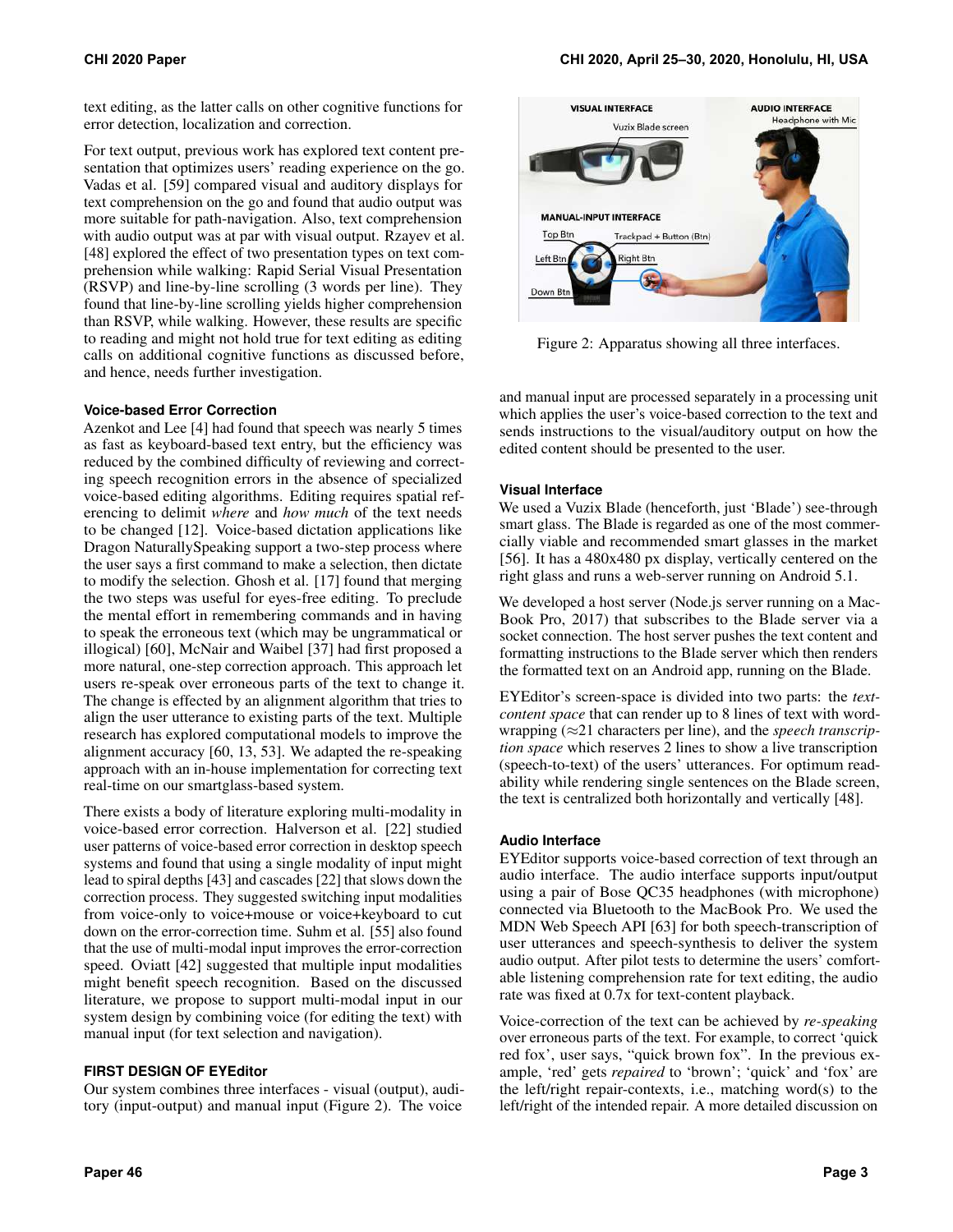correction-by-respeaking is presented in the Appendix. Additionally, our system supports command-based deletion of text using the DELETE keyword, e.g., "DELETE *<phrase>*".

### **Manual-Input Interface**

Previous research has shown that navigation-based tasks are faster, easier and more accurate with manual input than speech [\[8,](#page-10-20) [51\]](#page-12-18). Therefore, we introduced a small ring-mouse (Sanwa Supply 400-MA077) hand-controller to our system for text navigation purposes. The controller has 4 buttons and a central trackpad that supports both swipe gestures and button-press. For the purpose of this study, we reprogrammed the default controls of the mouse. The first design of EYEditor supported two functions: 1) going forward/backward in the text by swiping right/left on the trackpad; and 2) undo/redo operations by pressing/long-pressing the right button.

### **STUDY 1: OUTPUT MODALITY AND CONTENT PRESEN-TATION**

One essential question to answer is: How should we present the information to the users using the new smart glass platform for on-the-go text editing? Our goal is to balance the users' path-navigational needs and text editing needs on the go. Therefore, we need to find a solution that offers the optimal trade-off between these two sets of requirements. In particular, we narrow down to two important factors for investigation: the output modality and the presentation of the text content to be visually presented on the smart glass screen. Note that the output modality only pertains to the display of the text content. The system status feedback for text change confirmations or error feedback are always delivered through auditory messages and is outside the scope of our study.

While the output modality can be purely audio or visual, or a combination of both, it needs exploration of the trade-offs that each modality would present while editing the text on the go. Also, for visual presentation of the text content, it is important to explore *how much* of the text should be presented so that it strikes the right balance between presenting enough context for editing the text and minimizing the visual/cognitive load of processing the presented content.

### **Research Questions and Hypotheses**

We designed our study around three main questions —

## *Q1. What effect does the modality of output have on the users'*

### *text-correction and path-navigation abilities?*

Previous research has highlighted the trade-off between audio and visual output for on-the-go *text reading* comprehension [\[59\]](#page-12-11). Audio was slower, but allowed better path navigation and presented a lower task-load. *Does the same trade-off between audio-only and visual-only output apply to on-the-go text editing tasks?* We hypothesize that while visual output would allow faster editing, audio would allow better path navigation, but also present increased task-load due to the difficulty in error detection and correction without visual output. Furthermore, *does combining audio and visual output allow faster corrections and better path-navigation?* We hypothesize that the redundancy of information in the bi-modal output would

allow faster corrections but present more path-navigation difficulties and increase the task-load.

### *Q2. How does the text presentation affect users' text-*

### *correction and path-navigation abilities?*

Seeing more text on screen can allow the user to form a higherlevel understanding of the text, thus making it easier to process and edit the text, but more text might also cause more distraction, thereby increasing the path-navigation challenges. We expect increasing the amount of text displayed will lead to faster corrections as it would present more context of the text and reduce the number of navigation operations needed to scan through the text. However, less visual output would be easier for path-navigation.

### *Q3. How does path difficulty affect the user performance in different modalities and text presentations?*

We hypothesize that showing more text on the display, while might be beneficial on a simple path, would lead to a decline in performance on a more difficult path as both the text and the path would demand higher visual attention. Audio-only mode might be the least affected by variations in path difficulty.

### *Q4. Is correction by re-speaking sufficient?*

If the user utterance contains a repair-context that has repeated occurrences in the text then it might result in an unintended alignment. However, with our current design, the user may undo and re-attempt, including more context words in their next utterance to remove possibly any ambiguity in the alignment. We wanted to understand how easy or difficult it was for users to recover from a misalignment while balancing the cognitive load of navigating their path.

### **Modes of Output**

To investigate our research questions, we designed 5 output modes, each exploring a combination of audio and/or visual modality. The visual output can be rendered in two different presentations: text-block and sentence-by-sentence (Table [1\)](#page-3-0). A text-block in our experiment was defined as the maximum amount of text (≈33 words) that can be rendered on the *textcontent space* of the Blade display. In block rendering, users can scroll through the text by swiping up/down on the handcontroller trackpad. Figure [3](#page-4-0) shows all the output modes.

The audio-visual modes provide a reading-while-listening experience where both the modalities are active at the same time. For modes supporting audio output, playback of the text content is delivered through a Text-to-Speech (TTS) reader. To maintain consistency with the text presentation in the visualonly modes  $(V_s, V_b)$ , the audio playback of the text is sentenceby-sentence in the  $AV_s$  mode and continuous in  $AV_b$ . Also, in our pilots, we noticed that editing text in an *audio-only* mode

<span id="page-3-0"></span>

|                 | Audio   | Audio+Visual    | Visual |
|-----------------|---------|-----------------|--------|
| TEXT BLOCK      | invalid | AV <sub>b</sub> | $V_b$  |
| <b>SENTENCE</b> | A       | $AV_{s}$        |        |

Table 1: Output modes combining output modalities and presentations.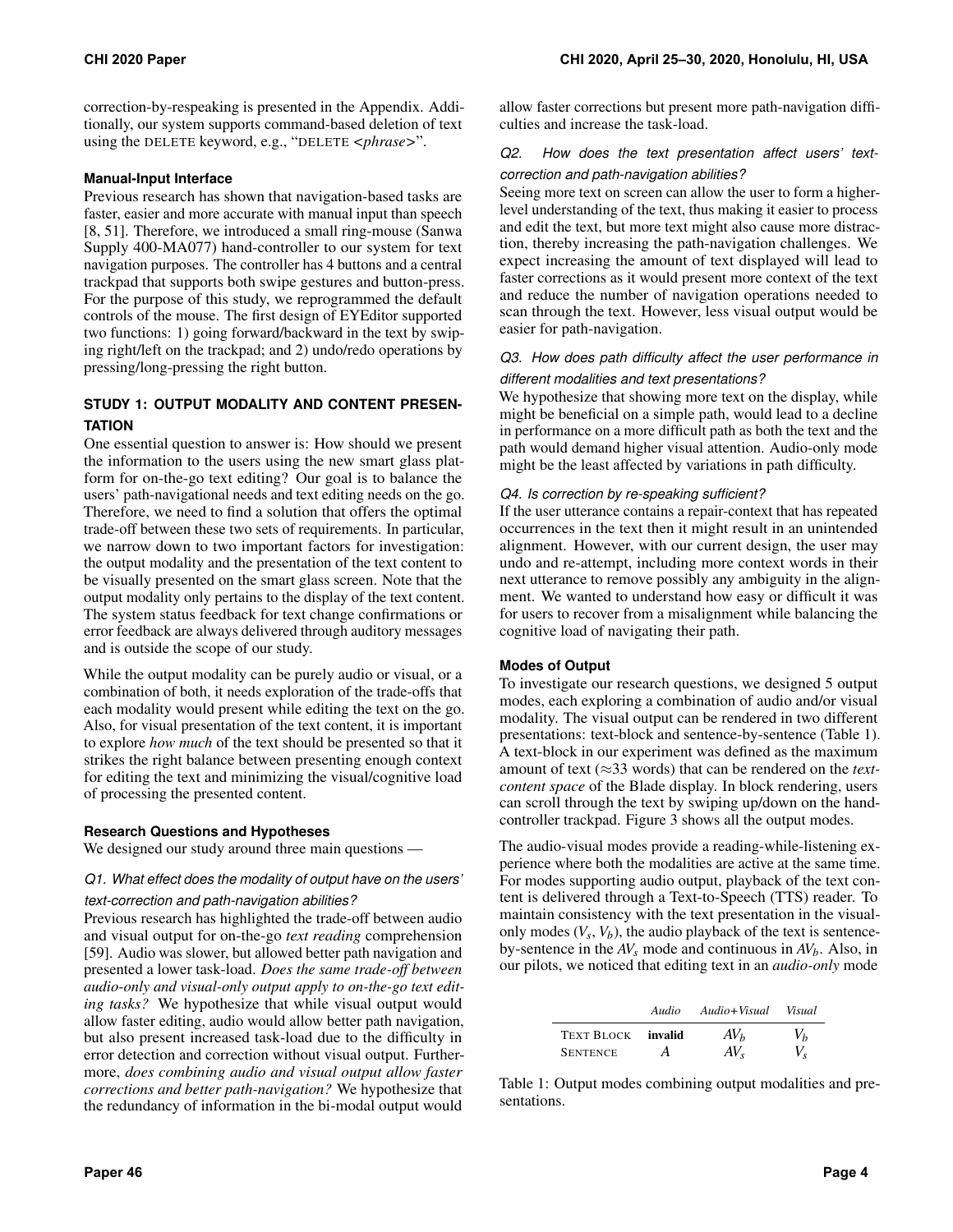<span id="page-4-0"></span>

Figure 3: Screenshots of the Blade display showing the five output modes (Aud=Audio, Vis=Visual). Audio icons indicate support for audio-output. In green font is the transcribed user utterance.

was cognitively very challenging if a continuous stream of audio was presented. Hence, we precluded continuous audio playback in the *A* mode. The audio-output modes support barge-in interaction [\[17\]](#page-10-17) i.e., when the user makes a change utterance (user interrupt), the TTS instantly pauses and the correction is done in real time.

The scope of the correction for modes with audio-support is always set as the interrupted sentence. Block rendering modes,  $AV_b$  and  $V_b$ , have a visual marker to indicate a sentence selection. For  $AV_b$ , the sentence being read by the TTS gets auto-selected, while for  $V_b$ , the user can select a sentence to mark the scope for correction. For both  $AV_b$  and  $V_b$ , the scope is the whole text, but prioritized by the selection, i.e., first the selected sentence is searched for a possible alignment, but if unsuccessful, rest of the text is searched.

### **Apparatus**

The apparatus used was EYEditor as per its first design.

### **Participants**

10 volunteers (6M, 4F, Mean Age=25.8 years, SD=3.79) took part in the study. None of the participants had prior experience of using a smart glass. All the participants had obtained at least one university degree taught in English.

### **Design and Procedure**

A repeated-measures within-participant design was used. The independent variables were output mode  $Mode (A, AV<sub>b</sub>, AV<sub>s</sub>,$ *Vb*, *Vs*) and path-type *Path-type* (Simple, Stair). A fully crossed design resulted in 10 combinations of *Mode* and *Path-type* per participant.

Each participant performed the experiment in one session lasting approximately one hour. The session was blocked by output mode, with a participant walking on 2 path-types for each output mode. Presentation of the output modes were counterbalanced using Latin Square across all the participants. This resulted in 2 groups of 5 participants in each group. One group walked the simple path first, while the other group walked the stair-path first.

For each output mode, participants had to correct two paragraphs of text, one for each path-type. Each paragraph comprised of 5 simple sentences with each sentence having an average number of 8-9 words. The words were extracted from 3 different texts with their Flesch reading ease scores

[\[26\]](#page-11-20) fixed between 70-80. There were about 4 words per line (SD=.75) or  $\approx$ 21 characters per line ([Mean=20.82](https://Mean=20.82) characters, SD=2.48). Each sentence was embedded with two one-word errors (one each in the subject and the predicate) by adding/deleting/replacing correct words from the text. The errors served as correction opportunities for the participants. Only *semantic* (meaning) and *syntactic* (grammatical) errors [\[30\]](#page-11-21) were embedded to ensure that the errors were identifiable without prior knowledge of the text.

We chose two different paths for the experiment, one for each path-type. Each path was 30 meters long. For the correction task, participants looped on the same path until they had completed exactly 5 of the 10 possible corrections, after which they were asked to "Stop". The first path condition was a simple straight path with no obstacles, while the second consisted of two flights of stairs. For the stair-path, participants alternated between first climbing down and then climbing up.

Before using each output mode, participants were briefed on the particulars of that mode after which they were given a single warm-up block to familiarize themselves with the mode. During the warm-up, participants corrected a sample piece of text while walking. At the start of the experiment, participants were given a short reading task on the Blade to familiarize themselves to reading text on a smart glass.

Participants filled out an unweighted NASA-TLX questionnaire [\[23\]](#page-10-21) to report their subjective task load at the end of each output mode condition and another about their subjective preferences at the end of the experiment. We also interviewed the participants for 2 to 3 minutes at the end of the experiment.

### **Data Collection**

We recorded 100 (= 5 *Mode* x 2 *Path-type* x 10 participants) measured trials in total. We measured task completion time, TCT, and stopping percentage, STP, defined as the percentage of TCT in which participants stopped walking during a task.

### **Results**

#### *Task Completion Time*

A repeated measures analysis of variance (ANOVA) was performed on TCT ∼ *Mode* x *Path-type*. There was a significant main effect for *Mode* ( $F_{4,36} = 261.80$ ,  $p < .001$ ) and *Path-type*  $(F_{1,9} = 26.63, p < .001)$  on TCT. Post hoc multiple means comparison tests between the 5 output modes showed that *Vs*  was significantly faster than others for both path-types, both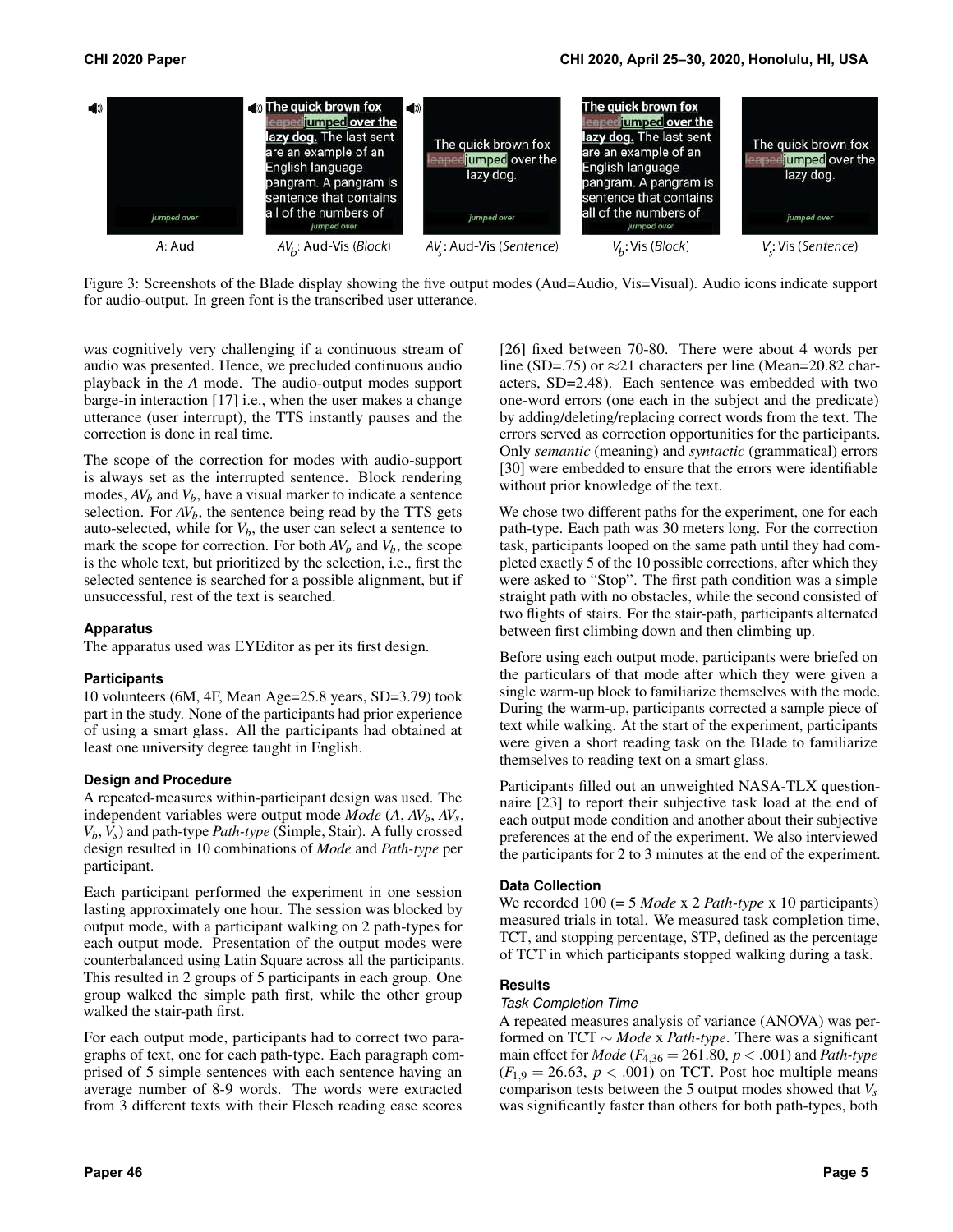<span id="page-5-0"></span>

Figure 4: Comparative evaluation of the output modes.

at the  $p < .001$  level. Text-editing was faster when visual output was available. Yet, block presentation reduced the performance steeply, more so when the higher visual demand was coupled with demand on the audio-channel (Figure [4a](#page-5-0)). Between the path-types, participants were significantly faster on the simple-path  $(84.02s \pm 30.96)$  than the stair-path (92.99s)  $\pm$  33.92).

There was also a significant interaction effect *Mode* x *Pathtype*  $(F_{4,36} = 4.07, p < .01)$  on TCT. As mentioned earlier,  $V_s$ was unaffected by this interaction. Among the other paths, there was interaction between  $AV_s$  and  $V_b$ , and between  $AV_b$  and *A*. Each of these interactions showed that block-level visual performed faster (non-significant) than audio-supported modes on the simple path; on the difficult path audio-supported modes were faster. Furthermore, for modes with block-level visual, participants slowed down significantly on the stair path than on the simple path. Both  $AV_b$ -stair and  $V_b$ -stair were slower than *AV*<sub>*b*</sub>-simple ( $p < .001$ ) and *V*<sub>*b*</sub>-simple ( $p < .05$ ), respectively.

#### *Stopping Percentage*

We measured Stopping Percentage (STP) in our experiment to investigate how different mode and path combinations affect participants' natural walking. The assumption is that the more distraction an output mode induces, the more the participants stop and vice-versa. Hence, STP is an indicator of how well an output mode allows path-navigation.

A repeated measures ANOVA showed a significant main effect of *Mode* ( $F_{4,36} = 112.099$ ,  $p < .001$ ) and *Path-type* ( $F_{1,9} =$ 48.102, *p* < .001) on STP. Post-hoc analysis with Bonferroni corrections revealed that with  $V_s$  and  $A$ , participants stopped significantly less than with  $AV_s$ ,  $V_b$ , and  $AV_b$ , all at the  $p < .001$ level. Although participants stopped less in  $V_s$  than  $A$  for both path-types, there was no significant difference between the two modes.  $AV_b$  presented significantly more challenges than the other output modes, all at the  $p < .001$  level. These results showed that simultaneous audio and visual output or visual output with higher visual load caused more disruption in the editing process while walking.

There was significant *Mode* x *Path-type* interaction  $(F_{4,36} =$ 3.249,  $p < .05$ ) on STP. As Figure [4b](#page-5-0) shows, for all output modes, STP on the stair-path was higher than the simplepath. However, the difference was non-significant for *A* and *AVs*. Thus, modes with audio-output were less affected by the change in path-type provided the visual load was low. If the visual load was high or there was no audio output, partici-

pants found the difficult path significantly more challenging as compared to the simple path.

#### *Subjective Task Load*

A repeated measures ANOVA showed a significant main effect of *Mode* on the overall unweighted NASA-TLX score  $(F_{4,36} =$ 264.72,  $p < .001$ ). Post hoc multiple means comparison test showed that on the overall score, the sorted order of modes from lower to higher task-load was:  $V_s < V_b$  ( $p < .001$ ) <  $AV_s$  < *A* ( $p < .01$ ) < *AV*<sub>b</sub> ( $p < .001$ ). Results for individual indices are given in the Appendix.

#### *Subjective Preference and Feedback*

In a post-study questionnaire, we asked participants to indicate their preferred output mode for each path-type. 100% and 80% of the participants chose  $V_s$  (visual-only, sentence-by-sentence) as their preferred mode for the simple and the difficult path, respectively. When interviewed, all 10 participants mentioned that  $V_s$  was easy to use, while  $AV_b$  was "difficult and frustrating". Also, there was a general consensus that reading text-blocks was more difficult than reading single sentences. Moreover, correcting text was difficult with audio-only output, but navigating paths, especially stairs, felt easier.

#### **Discussion**

### *Q1. What effect does the modality of output have on the users' text-correction and path-navigation abilities?*

The results confirmed our hypothesis that overall, participants were faster and more comfortable with the editing task when they had visual output of the text. Participants corrected the text almost 3 times as fast with sentence-level output as compared to audio. Also, visual output had lower task load than audio. However, whether audio offered advantage over visual output for path-navigation depended on the text presentation while audio was better than block text presentation, it had no significant advantage over sentence-by-sentence presentation.

Bi-modal output, as we expected, presented high cognitive load, but contrary to our hypothesis, was  $\approx$  54% slower than the visual-only modes. Hence, we recommend avoiding simultaneous bi-modal output for future designs exploring smartglass-based text editing.

### *Q2. How does the text presentation affect users' textcorrection and path-navigation abilities?*

The amount of text rendered on screen significantly affected the user performance. Hence, our hypothesis that more context of the text would result in faster correction did not hold, irrespective of the path conditions. However, as we expected, block-level output did present more path-challenges and increased task-load over sentence-level presentation.

### *Q3. How does path difficulty affect the user performance in different modalities and text presentations?*

Among all the modes,  $V_s$  was the only mode that performed equally well on both path-types. In fact,  $V_s$  was the best mode for both editing and path-navigation, irrespective of the path difficulty. Moreover, modes that required less visual attention to the text  $(A, A V_s, V_s)$  were less susceptible to changes in path difficulty than modes that required more visual attention (*AVb*, *V<sub>b</sub>*), thus, confirming our hypothesis.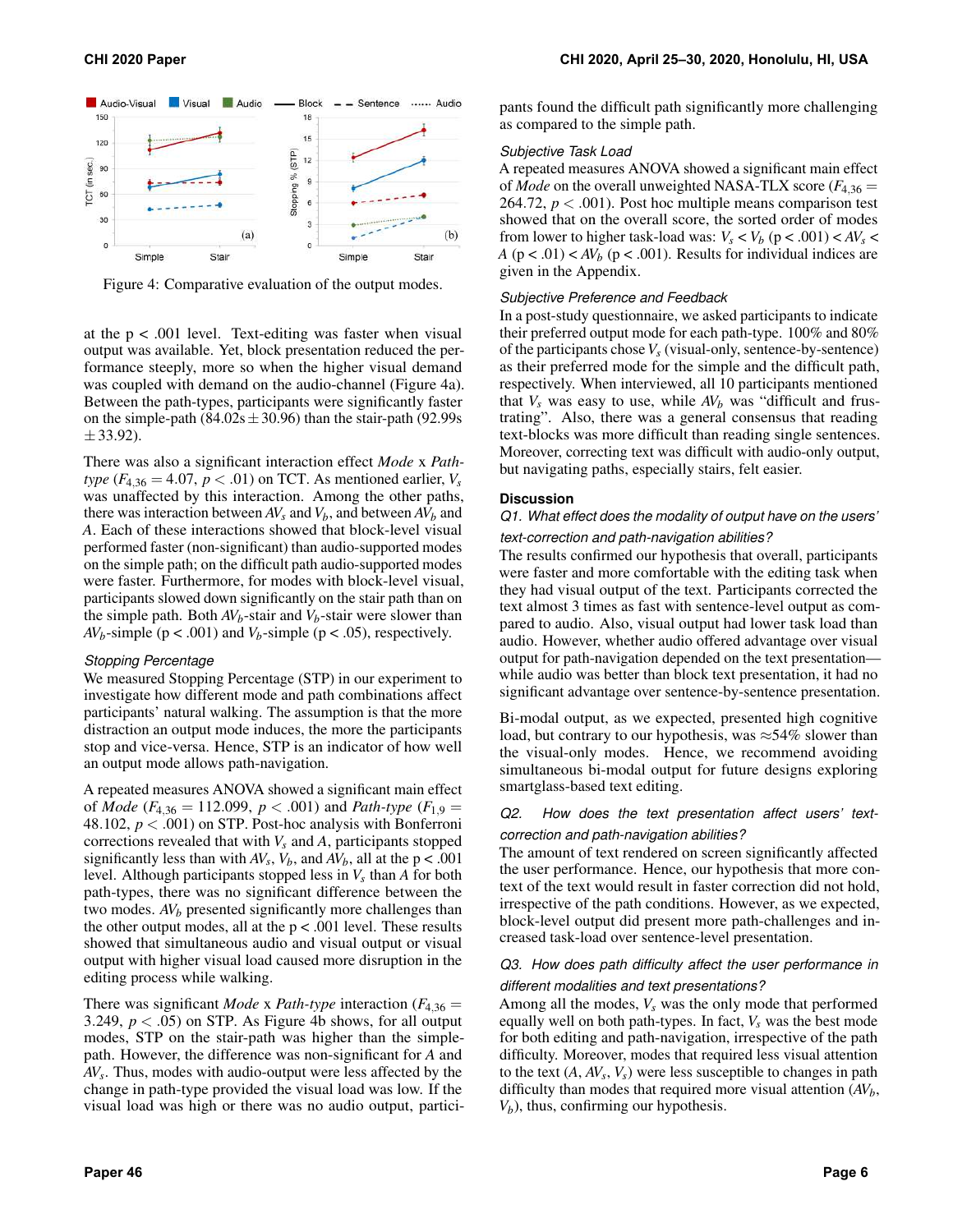<span id="page-6-0"></span>

Figure 5: Hand-controller functions in the *Re-speaking Mode*  (left) and the *Select-to-Edit Mode* (right).

#### *Q4. Is correction by re-speaking sufficient?*

We observed that if re-speaking resulted in a misalignment, it was difficult for first time users to strategize how much context to include in their next correction attempt. Sometimes, users made the exact same utterance on their second or third attempt despite failing to get the intended result in the previous attempt(s). Furthermore, some users, in their repeated attempts, re-spoke the whole sentence, thereby increasing the chances of a recognition error in some part of the utterance. Thus, setting the exact scope for the correction was desirable, but difficult when limited to only re-speaking based correction. This reflected in the participants' subjective feedback where 40% of the participants mentioned that if re-speaking resulted in a misalignment, they wanted finer control over the text so that they could precisely select the intended repair region.

#### **IMPROVED DESIGN OF EYEditor**

Based on our findings from Study 1, we included only *Vs*  (visual-only with sentence-by-sentence rendering) as part of the updated design of EYEditor. The base framework used in EYEditor's final design inherited all the components directly from the  $V_s$  mode. Additionally, we added new functionalities to the hand-controller (Figure [5\)](#page-6-0) to let the user have manual control over the text selection process. The updated system now operates in two modes, each allowing a different granularity of control over the text. The left controller button toggles between the two modes. The modes are (Figure [1\)](#page-0-0):

*Re-speaking Mode*: By default, the system starts up in this mode. Users can change the text by re-speaking and has sentence-level control over the text, i.e., they can navigate between the sentences by swiping on the hand-controller.

*Select-to-Edit Mode*: This mode gives the user word-level control over the text. Swiping on the trackpad moves a yellow marker (indicates selection) over the words in the current sentence. While on a selection, pressing the trackpad button toggles between word-selection and range-selection. Selected text can be replaced with a voice-utterance. A selection can be deleted either by saying the DELETE keyword or by longpressing the trackpad button. Also, pressing the top/down button places the cursor before/after a selection and allows the user to insert spoken content at the cursor location.

### **STUDY 2: COMPARISON WITH SMARTPHONE SOLUTION**

While the smartphone (henceforth, just 'phone') demands full visual attention (*visual-exclusivity*) and is generally used

heads-down, the smart glass (henceforth, just 'glass') allows the user to share their visual bandwidth between the digital screen and the path (*visual-flexibility*). In this study, our objective is to understand how the two platforms compare in handling the trade-offs between the users' text-editing and path-navigation needs for on-the-go text-editing tasks. To investigate the trade-offs in different situations, we consider two important factors: difficulty of the editing/correction task and path difficulty.

#### **Research Questions and Hypotheses**

Our exploration is based on three research questions —

### *Q1: How does each platform handle the visual/cognitive demands of editing on the go?*

Visual-exclusivity and visual-flexibility present a trade-off between supporting the user's text-editing and path-navigation needs. While the phone's visual-exclusivity might be necessary for difficult correction tasks as it channels the users' full attention to the task, it might not be suitable for difficult paths. Similarly, the glass's visual-flexibility might be useful for simple tasks but it is unclear if it would have any added advantage over the phone and how it would affect the users' editing and path-navigation abilities for more difficult paths/tasks.

With users' prior experience in phone-based text editing, we expect that on simple paths demanding less visual attention, the phone will outperform the glass. Conversely, on difficult paths, the glass will allow better focus on the path, but with lower correction efficiency.

### *Q2: What role does posture play in the usability of each platform on various path-types?*

Heads-down text-editing is not ideal as it diverts users' attention from the path. Yet, smartphone users frequently have their heads down while typing on the phone. Thus, we want to explore if EYEditor will perform better when a heads-up posture is required, i.e., in more visually challenging conditions.

We hypothesize that heads-down editing on the phone would be faster on simple paths due to minimal visual attention required on the path, while EYEditor would be more optimal on difficult paths for simple corrections. Yet, it is unclear how our system would compare to the phone when making difficult corrections on difficult paths.

#### *Q3: Is our solution viable for future considerations?*

So that our solution can inspire future designs, our criterion for viability is that EYEditor should offer additional benefits over using phones, especially on more challenging paths.

#### **Study Design**

We controlled the difficulty of the experimental conditions by varying the path complexity and the complexity of the correction tasks. Table [2](#page-7-0) lists the independent variables and their levels. A repeated measures design with 2 *Technique*  (Glass, Phone) x 3 *Path-type* (SimPath, ObstPath, StairPath) x 2 *Task-Complexity* (Easy, Hard) resulted in 12 conditions per participant. The experiment was performed in one session lasting approximately 90 to 100 minutes.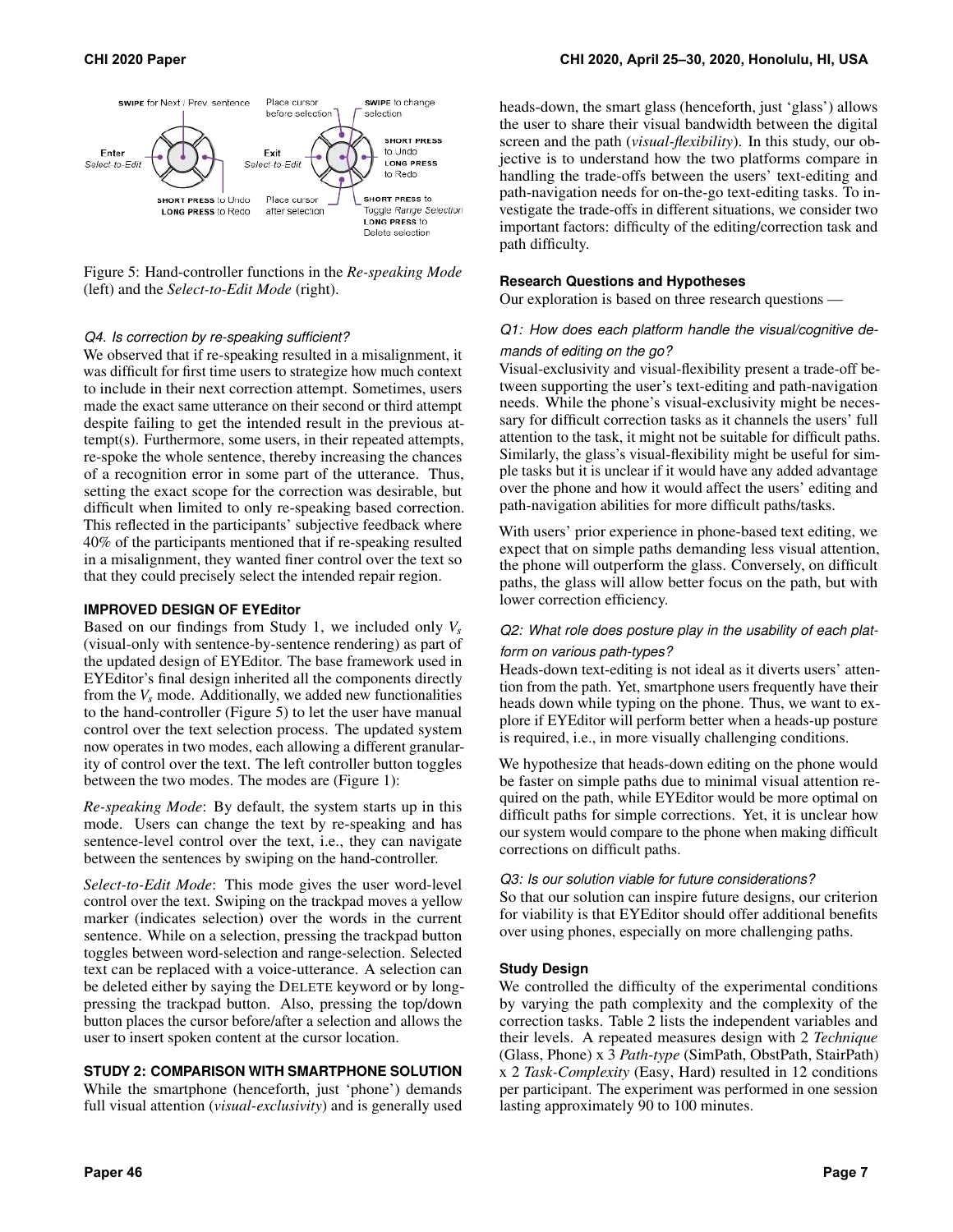<span id="page-7-0"></span>

Table 2: Study 2 Design Table. The rows under an independent variable column indicate its levels. All paths measure 50m from start (green pin) to finish (red pin). For ObstPath, one round measures  $\approx$ 28.5m, taking 1.75 rounds to complete the path.

We designed the paths to simulate realistic paths and obstacles encountered in on-the-go scenarios. For the correction tasks, each text comprised of 8 logically connected sentences on a given topic (selected from a diverse range of general topics) and were embedded with errors that served as correction opportunities for the participants. To avoid potential bias due to the error processing depth, the errors were randomly distributed between the first and the last word, under the following constraints: simple sentences had one error each in the subject and the predicate, compound sentences had one error in each of the two constituent simple sentences and complex sentences had one error each in the dependent and the independent clause. As in Study 1, the errors were syntactic or semantic in nature. The *Task-Complexity* levels simulate realistic general purpose correction scenarios within a body of text.

### **Participants**

12 volunteers (6M, 6F) aged between 18 to 36 years (mean age  $= 24.5$  years,  $SD = 4.78$ ) were recruited for the study. An equal number (n=6) of native and non-native English speakers were recruited to minimize any potential bias due to speech recognition accuracy. None of the participants had prior experience of using a smart glass but all of them had been regular smartphone users for at least the past 5 years. Each participant received an equivalent of  $\approx$ 11 USD as compensation for their participation. No participants from Study 1 or any of our pilot studies were repeated in this study.

### **Apparatus**

For the glass technique, the improved EYEditor was used. For the phone technique, we let participants use their own mobile phones to allow maximum familiarity of the device. Also, we did not constrain the participants' mobile typing experience to allow for a realistic comparison of our proposed technique with the existing technique. Hence, participants could edit the text on their preferred note-taking application and were free to use any existing typing/correction aids such as auto-correct, auto-complete, swipe typing, voice-input, etc. In keeping with

preserving platform familiarity, text on the mobile phone was presented as a single paragraph.

### **Procedure**

Our study was conducted in indoor lighting conditions to ensure maximum text visibility on the smart glass. The experiment began with a briefing of the tasks. Then participants walked a 20 meter segment of each of the 3 paths twice, at their normal walking speed. The two trials were averaged to compute each participant's Preferred Walking Speed (PWS) on each path.

The glass block started with a reading exercise where the participants familiarized themselves to read text on the glass screen. This was followed by a training session and a single warm-up session for practice. The reading, training and practice sessions, combined, lasted between 20 to 25 minutes. The phone block was preceded by a warm-up session where participants corrected a sample text on their phone while walking. For both the techniques, we instructed the participants to correct as many errors as possible while walking the path at their comfortable walking speed. The entire session was video recorded for further analysis.

After each block, participants filled out an unweighted NASA-TLX questionnaire to report their subjective task load after each technique block. At the end of the study, they completed a subjective preference questionnaire and were then interviewed for about 5 to 7 minutes.

### **Data collection**

We collected 144 (= 2 *Technique* x 3 *Path-type* x 2 *Task-Complexity* x 12 participants) measured trials in total. The measured variables are listed in Table [2.](#page-7-0)

### **Results**

### *Corrections per second*

A repeated measures analysis of variance was performed on CPS ∼ *Technique* x *Path-type* x *Task-Complexity*. There was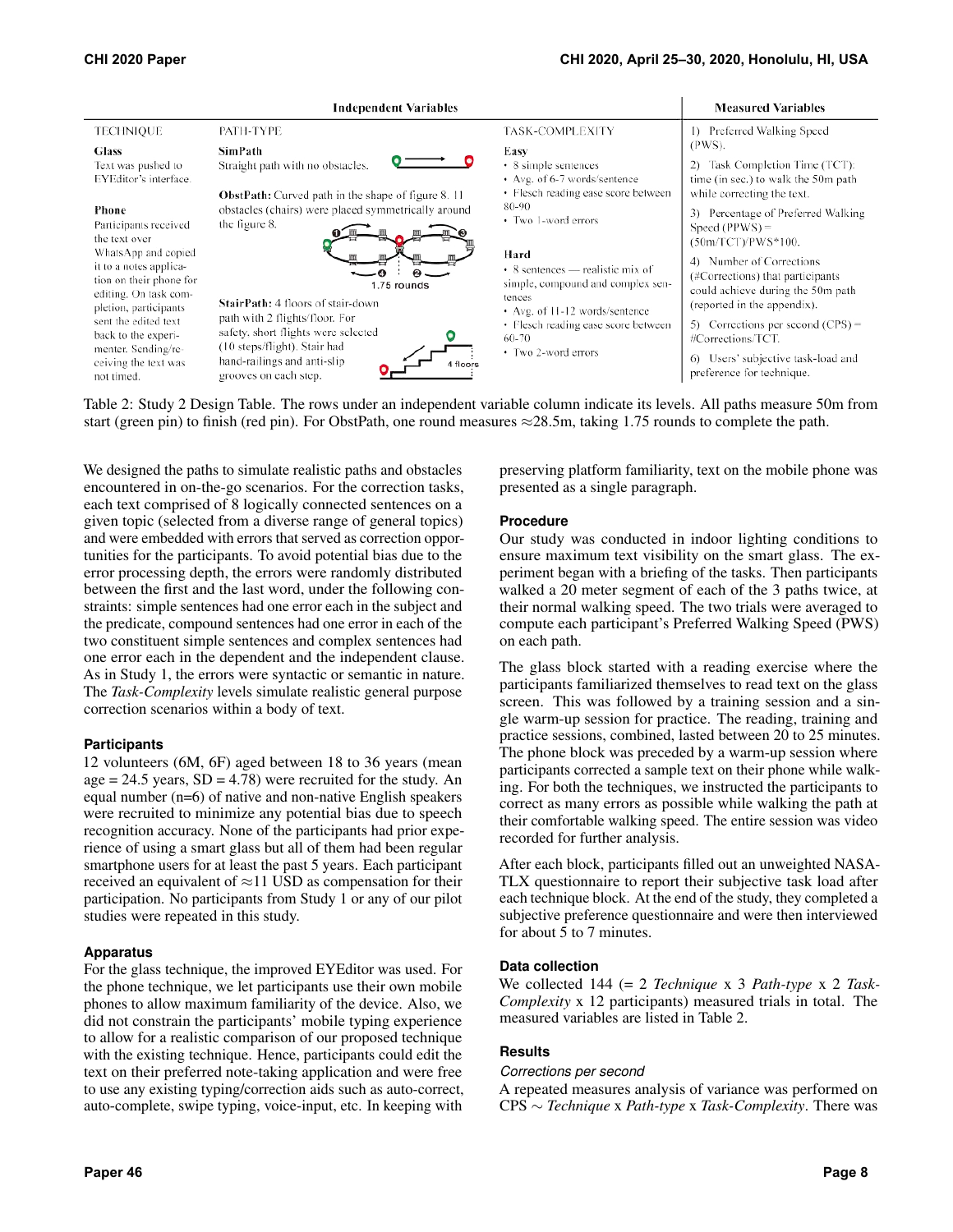<span id="page-8-0"></span>

Figure 6: (a)-(b) Measured outcomes comparison. (c) Preferred Technique for 12 participants (S=Simple, D=Difficult).

a significant main effect for *Technique*  $(F_{1,11} = 14.87, p <$ .01), *Path-type* (*F*2,22 = 39.65, *p* < .001), and *Task-Complexity*   $(F_{1,11} = 130.75, p < .001)$ . Participants' correction speed (in CPS) with the glass (.135 $\pm$ .05) was overall faster than with the phone  $(.097 \pm .046)$  (p<.01). Furthermore, the correction speed was significantly lower on ObstPath ( $p<.001$ ) and StairPath (p<.001) than on SimPath; however, there was no significant difference between ObstPath and StairPath (Figure [6a\)](#page-8-0).

Furthermore, there was a significant *Technique* x *Path-type*   $(F_{2,22} = 15.31, p < .001)$ , *Path-type* x *Task-Complexity*  $(F_{2,22} = 20.55, p < .001)$ , and *Technique x Path-type x Task-Complexity*  $(F_{2,22} = 17.583, p < .001)$  interaction effect on CPS. Post hoc multiple means comparison tests with Bonferroni correction revealed that overall, glass and phone performed similarly on both SimPath and StairPath; yet, glass significantly outperformed phone on ObstPath (p<.01). On SimPath, while there was no significant difference between the glass (.176  $\pm$  .058) and the phone (.175  $\pm$  .04) for easy tasks, for hard tasks, glass  $(.117 \pm .026)$  performed significantly better ( $p$ <.05) than phone (.068  $\pm$ .016). On ObstPath, glass was significantly faster for both easy  $(p<.01)$  and hard tasks (p<.05). On StairPath, glass  $(.158 \pm .049)$  outperformed phone  $(.108 \pm .027)$  (p<.05) for easy tasks, while for hard tasks, there was no significant difference between the two techniques.

#### *Percentage of Preferred Walking Speed*

PPWS can be interpreted as: the lower its value, the slower the participant is walking compared to their normal walking speed [\[14,](#page-10-22) [45\]](#page-11-22). Thus, PPWS quantifies the effect that a device used on the path had on the user's ability to focus on the path. We performed a repeated measures ANOVA on PPWS ∼ *Technique* x *Path-type* x *Task-Complexity*. There was a significant main effect of *Technique*  $(F_{1,11} = 10.776, p < .01)$ , *Path-type*  $(F_{2,22} = 5.14, p < .05)$ , and *Task-Complexity*  $(F_{1,11} = 21.958,$  $p < .001$ ) on PPWS. PPWS with the phone (65.76  $\pm$  15.12) was significantly lower than the with the glass  $(76.33 \pm 16.43)$  $(p<.01)$ . Also, unsurprisingly, there was a significant decrease in walking speed while making difficult corrections than simple ones (p<.001). Furthermore, there was a significant *Technique x Path-type*  $(F_{2,22} = 7.825, p < .01)$ , and *Technique x Path-type x Task-Complexity*  $(F_{2,22} = 5.012, p < .05)$  interaction effect on PPWS (Figure [6b\)](#page-8-0).

Post hoc comparisons with Bonferroni corrections showed that the glass (73.14  $\pm$  11.43) allowed participants to maintain a

significantly higher  $(p<.01)$  PPWS as compared to the phone  $(56.6 \pm 10.21)$  on ObstPath. The higher PPWS of glass on ObstPath was true for both easy and hard tasks (both at the  $p <$ .05 level). For the other paths and task-difficulties, there was no significant difference between the glass and the phone.

#### *Subjective Results*

A paired sample t-test was conducted on the NASA-TLX scores for the glass and the phone to compare their subjective task loads. In the overall unweighted score, the task load with the glass  $(37.92 \pm 12.21)$  was significantly lower (p<.01) than with the phone ( $56.58 \pm 11.34$ ). Results for individual indices are given in the Appendix.

In the post-study questionnaire,  $\approx$ 92% of participants reported that smart glasses can be a viable alternative to the phone for on-the-go text-editing. In another question, they indicated their preferred technique for various task-path combinations. The results are reported in Figure [6c.](#page-8-0)

### **Discussion**

### *Q1. How does each platform handle the visual/cognitive demands of editing on the go?*

Overall, participants could both walk and correct the text faster with the glass than with the phone. The glass also presented a lower task-load. The results were surprising given that all our participants were first time users of the smart glass. In particular, the glass had significant advantage over the phone when either the path or the task presented a high cognitive load. Hence, our hypothesis that the glass will allow participants to walk faster on difficult paths was validated; however, our hypothesis that phone's correction efficiency on simple and difficult paths would exceed that of the glass's did not hold.

Moreover, there was a general consensus among participants that alternating attention between the text on the glass screen and the visual surrounding felt much easier and more seamless as compared to the phone. The availability of peripheral vision was key to this outcome and was particularly useful to have when visual attention was needed both on the task AND on the path. Yet, for difficult paths, participants had mixed feedback about the benefits of the glass's visual-flexibility. 25% of the participants believed that the glass's flexibility can instill a false sense of security while in effect drawing their attention away from hazards; however, the other 75% agreed that the glass would be more suitable for navigating difficult paths.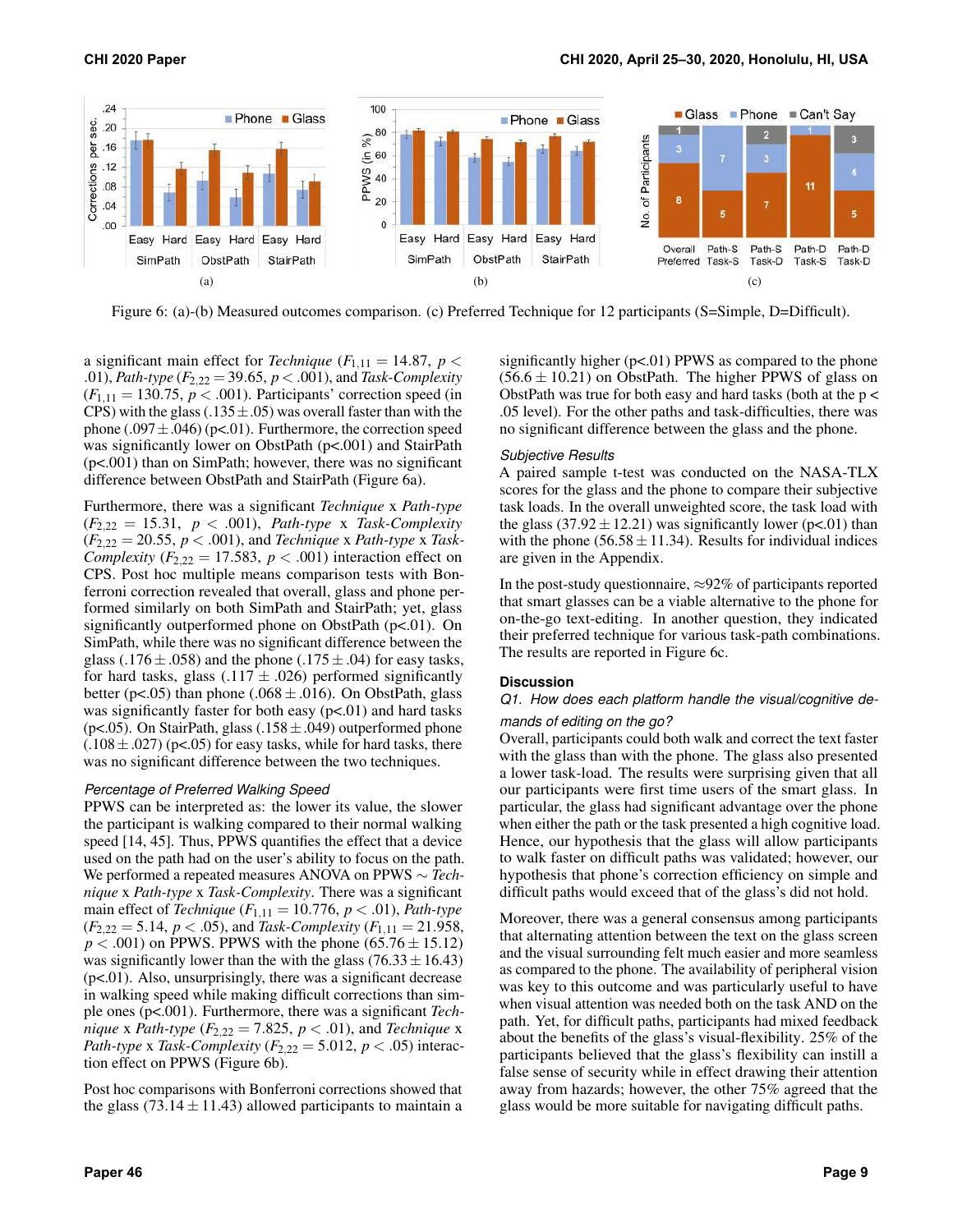### *Q2. What role does posture play in the usability of each platform on various path-types?*

Confirming our hypothesis, the glass did perform better in visually challenging conditions when a heads-up posture was required to navigate path challenges. Yet, although there was no significant difference between ObstPath and StairPath in terms of participants' average performance measures, the glass outperformed the phone on ObstPath but not on StairPath. From analysis of the participants' video logs and interview data, it was revealed that the path challenges of StairPath were more easily detected heads-down. Since, participants were correcting on the phone heads-down, it was "just a matter of glancing sideways" to be sure of their footing on the stairs, whereas with the glass, the participants had to shift posture from heads-up to heads-down, which created some discomfort and delay. However, despite the path-navigation advantage of using the phone heads-down on the stairs, performance of the glass was on par with the phone.

That even on the simple path participants performed better with the glass when the task was difficult (high visual load), proved that heads-up posture was better for visually challenging situations. Furthermore, this finding implied that for visually intensive tasks, if the participants lost view of their surrounding (as with the phone), they slowed down even if they had prior knowledge that the path was free of obstacles.

### *Q3. Is our solution viable for future considerations?*

EYEditor indeed satisfied our criterion for viability as it offered significant task performance and path-navigation benefits over the phone for visually challenging conditions. In addition, generally, participants felt comfortable with the system. 75% of the participants mentioned that the learning curve for using our system felt short and they could easily and quickly adapt to the system. A key component of the acceptance came from the ability to correct by re-speaking. While the number of corrections done by re-speaking was about 3.5 times the number using the Select-to-Edit mode, the time spent on re-speaking was only 1.6 times of that spent in Select-to-Edit. Thus, using re-speaking was easier and faster. In general, Select-to-Edit was used as a fall-back when re-speaking failed due to either limitation of the algorithm or speech recognition errors. 42% of the participants likened Select-to-Edit to phone-based editing, while 75% preferred re-speaking to even typing on the phone. Hence, there was general consensus that making complex corrections on the glass was easier than on the phone because of the ability to correct by re-speaking on the glass. On the other hand, 25% of the participants had an ongoing preference for the phone. They reported that they were more confident with the phone as they were familiar with it.

Based on our results and user feedback, we believe that the smartglass-based display and the support for respeaking-based correction were the key contributors to the effectiveness of our approach. Yet, the other design considerations enhance the viability of our solution—while our proposed content presentation style allows optimal utilization of the display, the Select-to-Edit mode allows the user a finer-grained control over the editing process, and the manual input is efficient for text navigation and selection.

Overall, Study 2 shows that our smart glass solution, EYEditor, offered certain advantages over the phone and helped maintain better path awareness. Hence, EYEditor might potentially be safer to use on the go. Yet, we found there is a cognitive bottleneck when both the editing and navigation were more challenging, where the advantages of EYEditor becomes less salient especially while walking down stairs.

### **Limitations and Future Work**

Although we tested on-the-go scenarios with realistic path challenges, we could not extend the study outdoor to preserve maximum text visibility on the smart glass display. How ambient light and ambient noise of outdoor conditions would affect our system's performance remains to be seen. Also, voice interaction can sometimes be undesirable in public for security/social reasons. An in-depth study of safety and social factors warrants further investigation in future work. One potential design consideration to make the user experience safer might be to interleave audio output with visual output. As Study 1 had shown that while audio-only was difficult to use for editing text, it did offer path-navigation benefits.

Furthermore, our system can benefit from a more intelligent and adaptive re-speaking algorithm with language analysis and predictive text. Finally, our speak-to-edit mode functionality can benefit from more intuitive ways to invoke/exit the mode (or, through modeless operation) and support for quicker, nonsequential text selection, for example, by dividing the text into zones, or by allowing both horizontal and vertical selection as with mouse/touch-based input.

### **CONCLUSION**

We presented EYEditor, a novel heads-up, smartglass-based text-editing solution optimized for on-the-go use cases with a combination of voice and manual input. An iterative design process with two controlled experiments gained us the following insights as take-away messages: 1) text content should be presented visually, sentence-by-sentence to optimize users' text-correction and path-navigation capabilities on the go; 2) overlapping audio and visual output (reading-while-listening) or overloading the screen space with text is highly distracting for on-the-go text-editing and should be avoided; 3) our hybrid solution supports mobility while text-editing better than typing on a smartphone for more complex paths/tasks, until users' attention span reaches a limit. In conclusion, our paper takes a significant step forward in understanding how to design heads-up interactions for on-the-go text-editing. This is also our first step to establish the feasibility, desirability and viability of using smart glasses as an interactive platform in on-the-go scenarios.

### **ACKNOWLEDGMENTS**

This work was supported in part by the NUS School of Computing Strategic Initiatives. We thank Yang Chen for her generous help with designing some of the figures in the paper and Divyanshu Mandowara for reviewing a few related works.

### <span id="page-9-0"></span>**REFERENCES**

[1] Urs-Vito Albrecht, Ute von Jan, Joachim Kuebler, Christoph Zoeller, Martin Lacher, Oliver J Muensterer,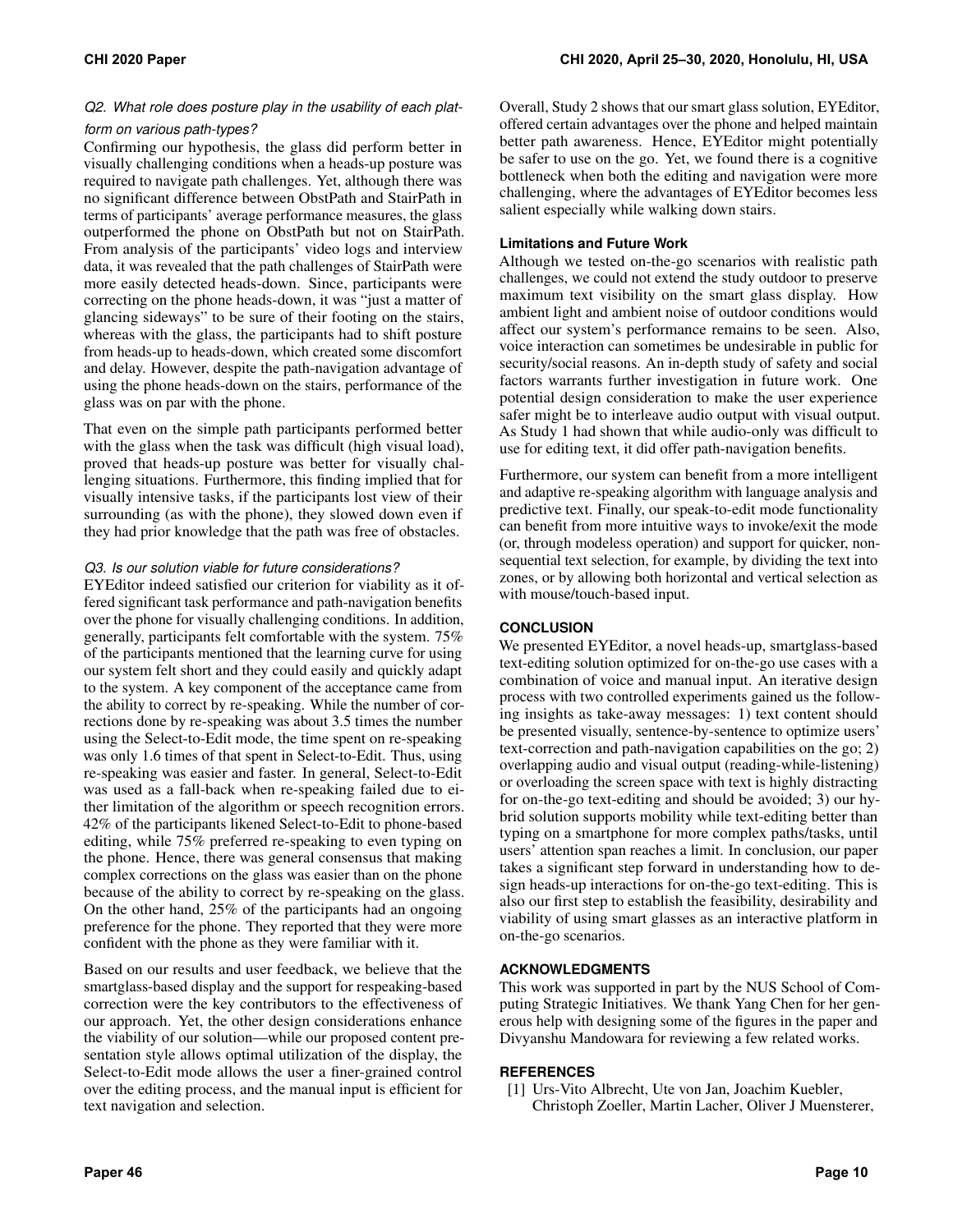Max Ettinger, Michael Klintschar, and Lars Hagemeier. 2014. Google Glass for documentation of medical findings: evaluation in forensic medicine. *Journal of medical Internet research* 16, 2 (2014), e53.

- <span id="page-10-14"></span>[2] Ouais Alsharif, Tom Ouyang, Françoise Beaufays, Shumin Zhai, Thomas Breuel, and Johan Schalkwyk. 2015. Long short term memory neural network for keyboard gesture decoding. In *2015 IEEE International Conference on Acoustics, Speech and Signal Processing (ICASSP)*. IEEE, 2076–2080.
- <span id="page-10-9"></span>[3] Ahmed Sabbir Arif and Ali Mazalek. 2016. A survey of text entry techniques for smartwatches. In *International Conference on Human-Computer Interaction*. Springer, 255–267.
- <span id="page-10-4"></span>[4] Shiri Azenkot and Nicole B Lee. 2013. Exploring the use of speech input by blind people on mobile devices. In *Proceedings of the 15th International ACM SIGACCESS Conference on Computers and Accessibility*. ACM, 11.
- <span id="page-10-5"></span>[5] Ronald T Azuma. 1997. A survey of augmented reality. *Presence: Teleoperators & Virtual Environments* 6, 4 (1997), 355–385.
- <span id="page-10-15"></span>[6] Bartosz Bajer, I Scott MacKenzie, and Melanie Baljko. 2012. Huffman base-4 text entry glove (H4 TEG). In *2012 16th International Symposium on Wearable Computers*. IEEE, 41–47.
- <span id="page-10-7"></span>[7] Mafkereseb Kassahun Bekele, Roberto Pierdicca, Emanuele Frontoni, Eva Savina Malinverni, and James Gain. 2018. A Survey of Augmented, Virtual, and Mixed Reality for Cultural Heritage. *Journal on Computing and Cultural Heritage* 11, 2 (March 2018), 1–36. DOI:http://dx.doi.org/10.[1145/3145534](http://dx.doi.org/10.1145/3145534)
- <span id="page-10-20"></span>[8] Mathilde M Bekker, Floris L van Nes, and James F Juola. 1995. A comparison of mouse and speech input control of a text-annotation system. *Behaviour & Information Technology* 14, 1 (1995), 14–22.
- <span id="page-10-13"></span>[9] Doug A Bowman, Vinh Q Ly, and Joshua M Campbell. 2001. Pinch keyboard: Natural text input for immersive virtual environments. (2001).
- <span id="page-10-0"></span>[10] Statistic Brain. 2017. Text Message Statistics — United States. (2017). Retrieved September 14, 2019 from [https:](https://www.statisticbrain.com/text-message-statistics/) //www.statisticbrain.[com/text-message-statistics/](https://www.statisticbrain.com/text-message-statistics/).
- <span id="page-10-1"></span>[11] Kenneth Burke. 2018. How Many Texts Do People Send Every Day (2018)? (Nov 2018). Retrieved September 14, 2019 from https://www.textrequest.[com/blog/how](https://www.textrequest.com/blog/how-many-texts-people-send-per-day/)[many-texts-people-send-per-day/](https://www.textrequest.com/blog/how-many-texts-people-send-per-day/).
- <span id="page-10-16"></span>[12] Stuart K Card, Thomas P Moran, and Allen Newell. 1980. Computer text-editing: An information-processing analysis of a routine cognitive skill. *Cognitive psychology* 12, 1 (1980), 32–74.
- <span id="page-10-18"></span>[13] Junhwi Choi, Kyungduk Kim, Sungjin Lee, Seokhwan Kim, Donghyeon Lee, Injae Lee, and Gary Geunbae Lee. 2012. Seamless error correction interface for voice word

processor. In *2012 IEEE International Conference on Acoustics, Speech and Signal Processing (ICASSP)*. IEEE, 4973–4976.

- <span id="page-10-22"></span>[14] DD Clark-Carter, AD Heyes, and CI Howarth. 1986. The efficiency and walking speed of visually impaired people. *Ergonomics* 29, 6 (1986), 779–789.
- <span id="page-10-3"></span>[15] Brian Lystgaard Due. 2014. The future of smart glasses: An essay about challenges and possibilities with smart glasses. *Working papers on interaction and communication* 1, 2 (2014), 1–21.
- <span id="page-10-6"></span>[16] Steven Feiner, Blair MacIntyre, Tobias Höllerer, and Anthony Webster. 1997. A touring machine: Prototyping 3D mobile augmented reality systems for exploring the urban environment. *Personal Technologies* 1, 4 (01 Dec 1997), 208–217. DOI: http://dx.doi.org/10.[1007/BF01682023](http://dx.doi.org/10.1007/BF01682023)
- <span id="page-10-17"></span>[17] Debjyoti Ghosh, Pin Sym Foong, Shengdong Zhao, Di Chen, and Morten Fjeld. 2018. EDITalk: towards designing eyes-free interactions for mobile word processing. In *Proceedings of the 2018 CHI Conference on Human Factors in Computing Systems*. ACM, 403.
- <span id="page-10-10"></span>[18] Mitchell Gordon, Tom Ouyang, and Shumin Zhai. 2016. WatchWriter: Tap and gesture typing on a smartwatch miniature keyboard with statistical decoding. In *Proceedings of the 2016 CHI Conference on Human Factors in Computing Systems*. ACM, 3817–3821.
- <span id="page-10-8"></span>[19] Tovi Grossman, Xiang Anthony Chen, and George Fitzmaurice. 2015. Typing on glasses: Adapting text entry to smart eyewear. In *Proceedings of the 17th International Conference on Human-Computer Interaction with Mobile Devices and Services*. ACM, 144–152.
- <span id="page-10-11"></span>[20] Aakar Gupta and Ravin Balakrishnan. 2016. DualKey: miniature screen text entry via finger identification. In *Proceedings of the 2016 CHI Conference on Human Factors in Computing Systems*. ACM, 59–70.
- <span id="page-10-2"></span>[21] Ewa Gustafsson, Sara Thomée, Anna Grimby-Ekman, and Mats Hagberg. 2017. Texting on mobile phones and musculoskeletal disorders in young adults: a five-year cohort study. *Applied ergonomics* 58 (2017), 208–214.
- <span id="page-10-19"></span>[22] Christine A Halverson, Daniel B Horn, Clare-Marie Karat, and John Karat. 1999. The beauty of errors: Patterns of error correction in desktop speech systems.. In *INTERACT*. 133–140.
- <span id="page-10-21"></span>[23] Sandra G Hart and Lowell E Staveland. 1988. Development of NASA-TLX (Task Load Index): Results of empirical and theoretical research. In *Advances in psychology*. Vol. 52. Elsevier, 139–183.
- <span id="page-10-12"></span>[24] Jonggi Hong, Seongkook Heo, Poika Isokoski, and Geehyuk Lee. 2015. SplitBoard: A simple split soft keyboard for wristwatch-sized touch screens. In *Proceedings of the 33rd Annual ACM Conference on Human Factors in Computing Systems*. ACM, 1233–1236.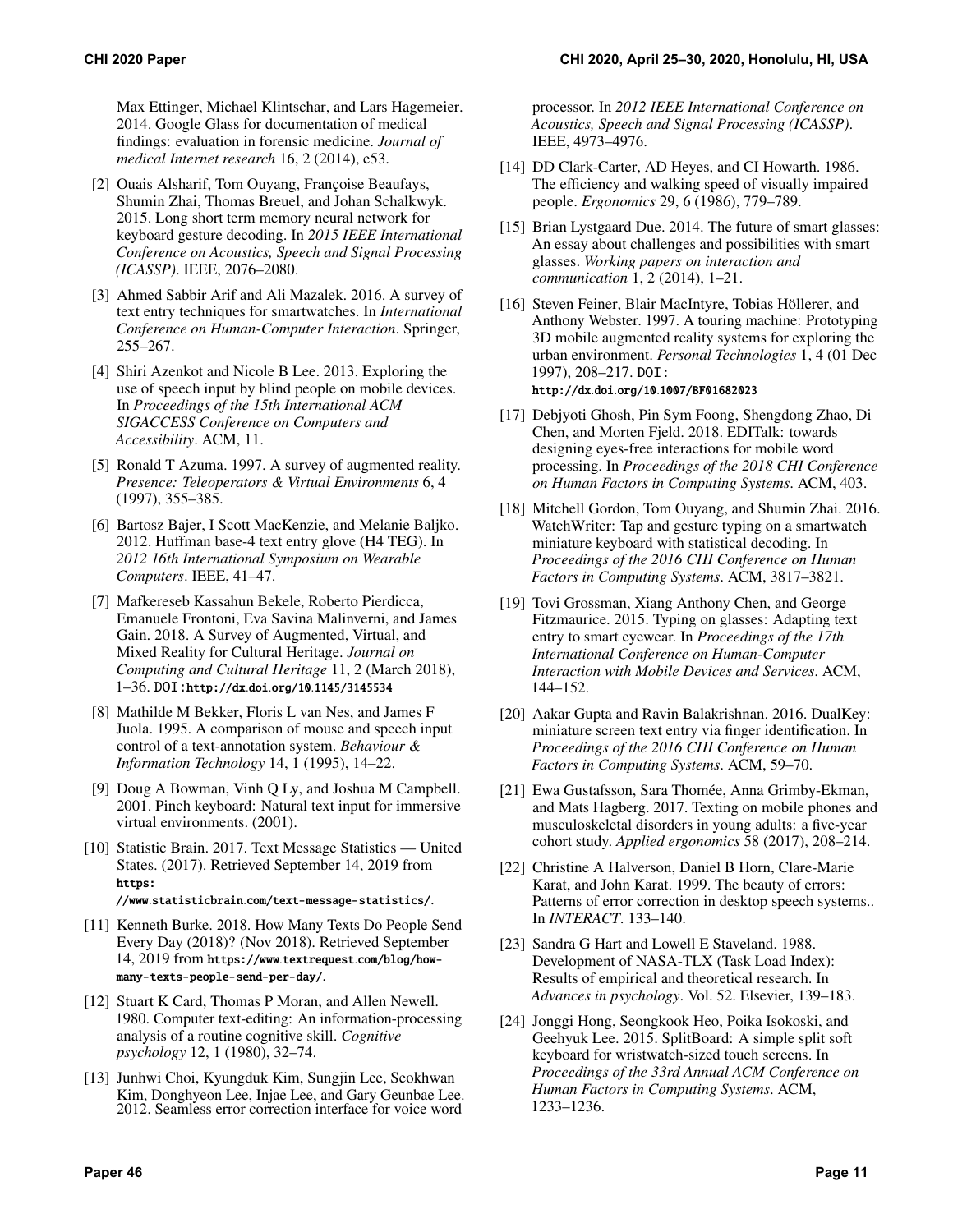- <span id="page-11-4"></span>[25] David M Kietrys, Michael J Gerg, Jonathan Dropkin, and Judith E Gold. 2015. Mobile input device type, texting style and screen size influence upper extremity and trapezius muscle activity, and cervical posture while texting. *Applied ergonomics* 50 (2015), 98–104.
- <span id="page-11-20"></span>[26] J Peter Kincaid, Robert P Fishburne Jr, Richard L Rogers, and Brad S Chissom. 1975. Derivation of new readability formulas (automated readability index, fog count and flesch reading ease formula) for navy enlisted personnel. (1975).
- <span id="page-11-15"></span>[27] Per Ola Kristensson and Keith Vertanen. 2012. The potential of dwell-free eye-typing for fast assistive gaze communication. In *Proceedings of the symposium on eye tracking research and applications*. ACM, 241–244.
- <span id="page-11-14"></span>[28] Jochen Kuhn, Paul Lukowicz, Michael Hirth, Andreas Poxrucker, Jens Weppner, and Junaid Younas. 2016. gPhysics—Using smart glasses for head-centered, context-aware learning in physics experiments. *IEEE Transactions on Learning Technologies* 9, 4 (2016), 304–317.
- <span id="page-11-16"></span>[29] Andrew Kurauchi, Wenxin Feng, Ajjen Joshi, Carlos Morimoto, and Margrit Betke. 2016. EyeSwipe: Dwell-free text entry using gaze paths. In *Proceedings of the 2016 CHI Conference on Human Factors in Computing Systems*. ACM, 1952–1956.
- <span id="page-11-21"></span>[30] Pascale Larigauderie, Daniel Gaonac'h, and Natasha Lacroix. 1998. Working memory and error detection in texts: What are the roles of the central executive and the phonological loop? *Applied Cognitive Psychology: The Official Journal of the Society for Applied Research in Memory and Cognition* 12, 5 (1998), 505–527.
- <span id="page-11-12"></span>[31] Jae Yeol Lee and Guewon Rhee. 2008. Context-aware 3D visualization and collaboration services for ubiquitous cars using augmented reality. *The International Journal of Advanced Manufacturing Technology* 37, 5 (01 May 2008), 431–442. DOI: http://dx.doi.org/10.[1007/s00170-007-0996-x](http://dx.doi.org/10.1007/s00170-007-0996-x)
- <span id="page-11-1"></span>[32] Min Lin, Rich Goldman, Kathleen J Price, Andrew Sears, and Julie Jacko. 2007. How do people tap when walking? An empirical investigation of nomadic data entry. *International journal of human-computer studies*  65, 9 (2007), 759–769.
- <span id="page-11-0"></span>[33] Ming-I Brandon Lin and Yu-Ping Huang. 2017. The impact of walking while using a smartphone on pedestrians' awareness of roadside events. *Accident Analysis & Prevention* 101 (2017), 87–96.
- <span id="page-11-6"></span>[34] Bob W Lord and Ray Velez. 2013. *Converge: transforming business at the intersection of marketing and technology*. John Wiley & Sons.
- <span id="page-11-5"></span>[35] Aliaksandr Malokin, Giovanni Circella, and Patricia L Mokhtarian. 2019. How do activities conducted while commuting influence mode choice? Using revealed preference models to inform public transportation

advantage and autonomous vehicle scenarios. *Transportation Research Part A: Policy and Practice*  124 (2019), 82–114.

- <span id="page-11-7"></span>[36] Roderick McCall, Benoît Martin, Andrei Popleteev, Nicolas Louveton, and Thomas Engel. 2015. Text entry on smart glasses. In *2015 8th International Conference on Human System Interaction (HSI)*. IEEE, 195–200.
- <span id="page-11-17"></span>[37] Arthur E McNair and Alex Waibel. 1994. Improving recognizer acceptance through robust, natural speech repair. In *Third International Conference on Spoken Language Processing*.
- <span id="page-11-11"></span>[38] Paul Milgram. 1994. Taxonomy of mixed reality visual displays. *IEICE Transactions on Information and Systems* E77-D, 12 (1994), 1321–1329.
- <span id="page-11-9"></span>[39] Paul Milgram and Fumio Kishino. 1994. A taxonomy of mixed reality visual displays. *IEICE TRANSACTIONS on Information and Systems* 77, 12 (1994), 1321–1329.
- <span id="page-11-13"></span>[40] Stefan Mitrasinovic, Elvis Camacho, Nirali Trivedi, Julia Logan, Colson Campbell, Robert Zilinyi, Bryan Lieber, Eliza Bruce, Blake Taylor, David Martineau, and others. 2015. Clinical and surgical applications of smart glasses. *Technology and Health Care* 23, 4 (2015), 381–401.
- <span id="page-11-2"></span>[41] Hugo Nicolau and Joaquim Jorge. 2012. Touch typing using thumbs: understanding the effect of mobility and hand posture. In *Proceedings of the SIGCHI conference on human factors in computing systems*. ACM, 2683–2686.
- <span id="page-11-19"></span>[42] Sharon Oviatt. 2000. Taming recognition errors with a multimodal interface. *Commun. ACM* 43, 9 (Sept. 2000), 45–51. DOI:http://dx.doi.org/10.[1145/348941](http://dx.doi.org/10.1145/348941.348979).348979
- <span id="page-11-18"></span>[43] Sharon Oviatt and Robert VanGent. 1996. Error resolution during multimodal human-computer interaction. In *Proceeding of Fourth International Conference on Spoken Language Processing. ICSLP'96*, Vol. 1. IEEE, 204–207.
- <span id="page-11-3"></span>[44] Physiopedia. 2019. Text Neck. (2019). Retrieved September 18, 2019 from https://www.physio-pedia.[com/Text\\_Neck](https://www.physio-pedia.com/Text_Neck).
- <span id="page-11-22"></span>[45] Antti Pirhonen, Stephen Brewster, Stephen Brewster, and Christopher Holguin. 2002. Gestural and audio metaphors as a means of control for mobile devices. In *Proceedings of the SIGCHI conference on Human factors in computing systems*. ACM, 291–298.
- <span id="page-11-10"></span>[46] Philipp A Rauschnabel, Alexander Brem, and Young Ro. 2015. Augmented reality smart glasses: definition, conceptual insights, and managerial importance. *Unpublished Working Paper, The University of Michigan-Dearborn, College of Business* (2015).
- <span id="page-11-8"></span>[47] Sherry Ruan, Jacob O Wobbrock, Kenny Liou, Andrew Ng, and James Landay. 2016. Speech is 3x faster than typing for english and mandarin text entry on mobile devices. *arXiv preprint arXiv:1608.07323* (2016).